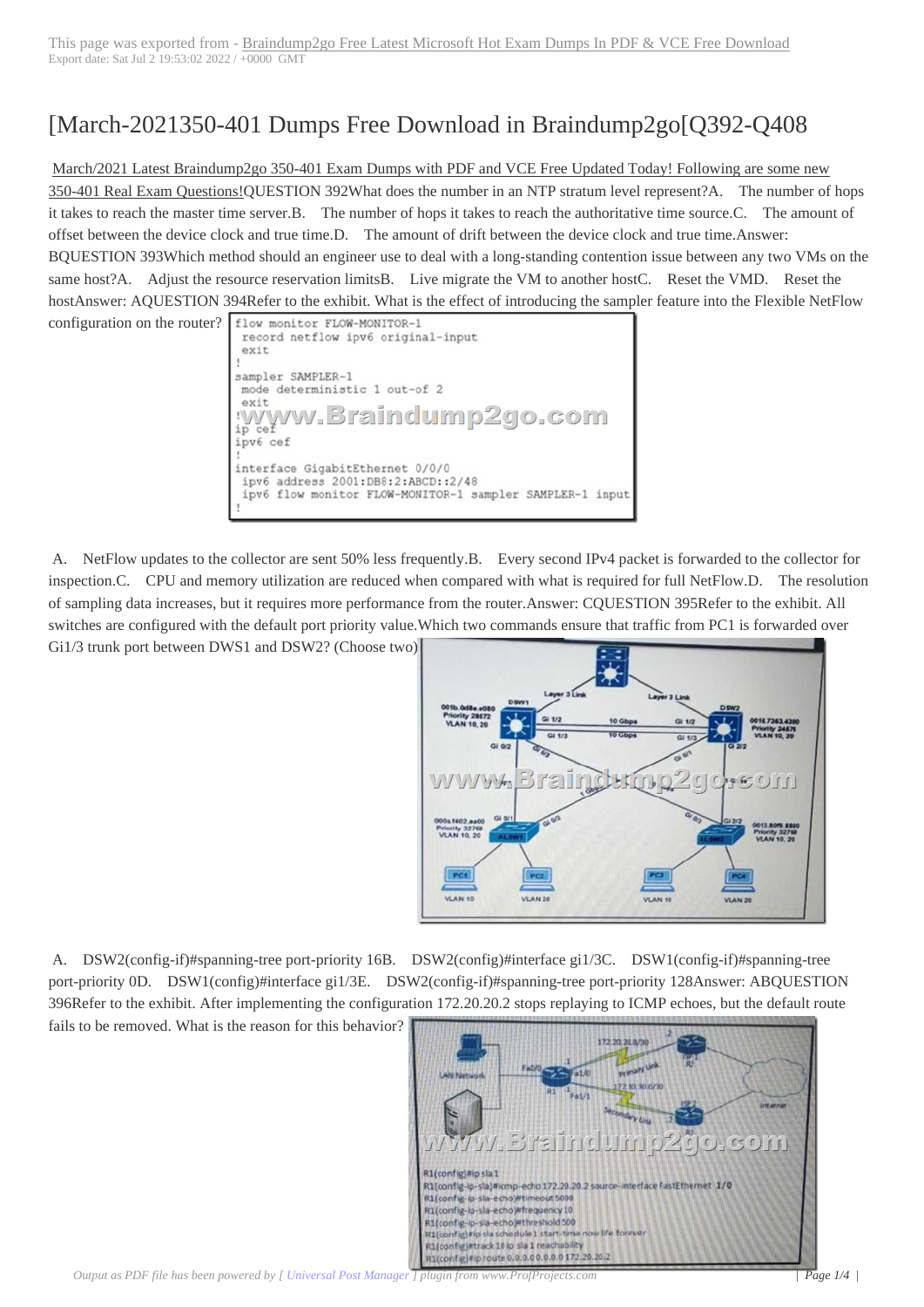A. The source-interface is c[onfigured incorrectly.B. The destination must be 172.30.30.2 for icmp-echoC. The de](https://www.symantecdumps.com/?p=11866)fault route is missing the track featureD. The threshold value is wrong.Answer: CQUESTION 397What are two features of NetFlow flow monitoring? (Choose two.)A. Copies all ingress flow information to an interfaceB. Include the flow record and the flow importer C. Can track ingress and egress informationD. Can be used to track multicast, MPLS, or bridged traffic.E. Does not required packet sampling on interfacesAnswer: CDQUESTION 398Refer to the exhibit. Which type of antenna is show on the radiation



 A. DipoleB. YagiC. PatchD. OmnidirectionalAnswer: AQUESTION 399Which protocol is implemented to establish secure control plane adjacencies between Cisco SD-WAN nodes?A. IKEB. DTISC. IPsecD. ESPAnswer: CQUESTION 400What is the recommended MTU size for a Cisco SD-Access Fabric?A. 1500B. 9100C. 4464D. 17914Answer: AQUESTION 401 What Is the process for moving a virtual machine from one host machine to another with no downtime?A. high availabilityB. disaster recoveryC. live migrationD. multisite replicationAnswer: CQUESTION 402What is the wireless received signal strength indicator?A. The value given to the strength of the wireless signal received compared to the noise levelB. The value of how strong the wireless signal Is leaving the antenna using transmit power, cable loss, and antenna gainC. The value of how much wireless signal is lost over a defined amount of distanceD. The value of how strong a tireless signal is receded, measured in dBmAnswer: DQUESTION 403What is the calculation that is used to measure the radiated power of a signal after it has gone through the radio, antenna cable, and antenna?A. EIRPB. mWC. dBmD. dBiAnswer: AQUESTION 404When does a stack master lose its role?A. When the priority value of a stack member is changed to a higher valueB. when a switch with a higher priority is added to the stackC. when the stack master is resetD. when a stack member failsAnswer: AQUESTION 405Refer to the exhibit. Object tracking has been configured for VRRP. Enabled routers Edge-01 and Edge-02. Which commands cause Edge-02

to preempt Edge-01 in the event that interface G0/0 goes down on Edge-01?

| EDGE-01                                                              |  |              |        | 10 104 110 0/24            |              | <b>EDGE-02</b>        |
|----------------------------------------------------------------------|--|--------------|--------|----------------------------|--------------|-----------------------|
| $2$ GO/1                                                             |  |              |        |                            |              | $3$ GO/1              |
|                                                                      |  |              |        |                            |              |                       |
|                                                                      |  |              |        |                            | GQ/I         |                       |
|                                                                      |  | GQQ          | ASW-01 |                            |              |                       |
|                                                                      |  | <b>GO/10</b> |        | G0/20                      |              |                       |
|                                                                      |  |              |        |                            |              |                       |
|                                                                      |  |              |        |                            |              |                       |
|                                                                      |  |              |        |                            |              |                       |
|                                                                      |  |              |        |                            |              |                       |
|                                                                      |  |              |        |                            |              | www. Taindum p2go.com |
|                                                                      |  |              |        |                            |              |                       |
| Edge-01(config)#track 10 interface Gigabitethernet 0/0 line-protocol |  |              |        |                            |              |                       |
| Edge-02(config)#track 10 interface Gigabitethernet 0/0 line-protocol |  |              |        |                            |              |                       |
| Edge-Olishow wrrp brief                                              |  |              |        |                            |              |                       |
| Interface                                                            |  |              |        | Grp Pri Time Own Pre State | Master addr  | Group addr            |
| GO/I                                                                 |  | 10 100 3609  |        | Y Master                   | 10.104.110.2 | 10.104.110.1          |
|                                                                      |  |              |        |                            |              |                       |
| Edge-02#show wrxp brief<br>Interface                                 |  |              |        | Grp Pri Time Own Pre State | Master addr  | Group addr            |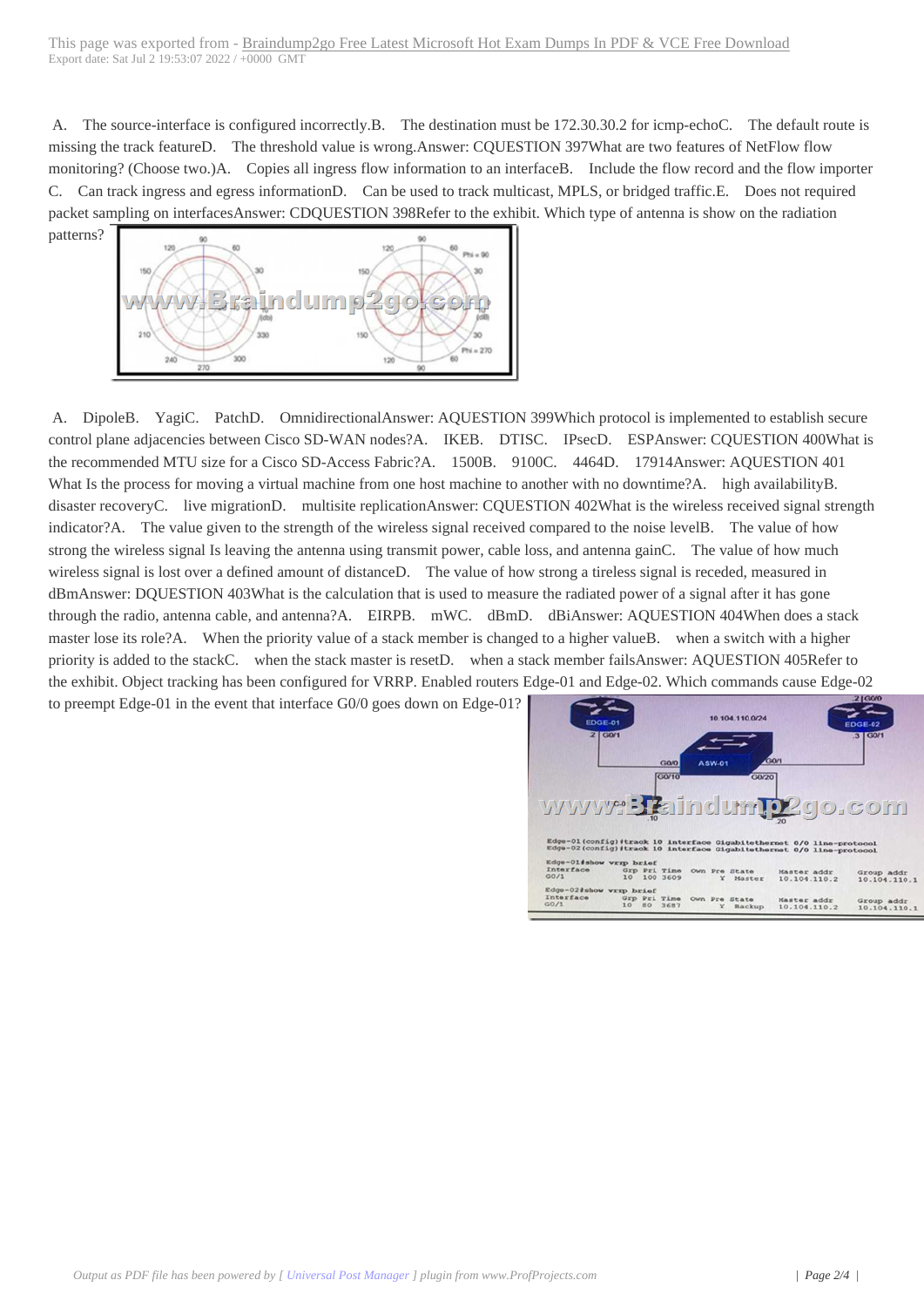

 A. Option AB. Option BC. Option CD. Option DAnswer: AQUESTION 406Which controller is capable of acting as a STUN server during the onboarding process of Edge devices?A. vBondB. vSmartC. vManageD. PNP serverAnswer: AQUESTION 407What is a benefit of a virtual machine when compared with a physical server?A. Multiple virtual servers can be deployed on the same physical server without having to buy additional hardware. B. Virtual machines increase server processing performance.C. The CPU and RAM resources on a virtual machine cannot be affected by other virtual machines.D. Deploying a virtual machine is technically less complex than deploying a physical server.Answer: AQUESTION 408Drag and Drop Question

Drag and drop characteristics of PIM dense mode from the left to the right.



| Answer: |                                                           | <b>Derna Hode</b>                                        |
|---------|-----------------------------------------------------------|----------------------------------------------------------|
|         |                                                           | builds source-based distribution trees.                  |
|         |                                                           | uses a push model to distribute multicast traffic.       |
|         | uses a pull model to detribute multicast traffic.         | uses pruce mechanisms to stop unwanted multicast traffic |
|         |                                                           | www.3 rainclump2go.com                                   |
|         | requires a rendezionas poest to deliver multicast traffic |                                                          |
|         |                                                           |                                                          |
|         |                                                           |                                                          |

Resources From:1.2021 Latest Braindump2go 350-401 Exam Dumps (PDF & VCE) Free Share: